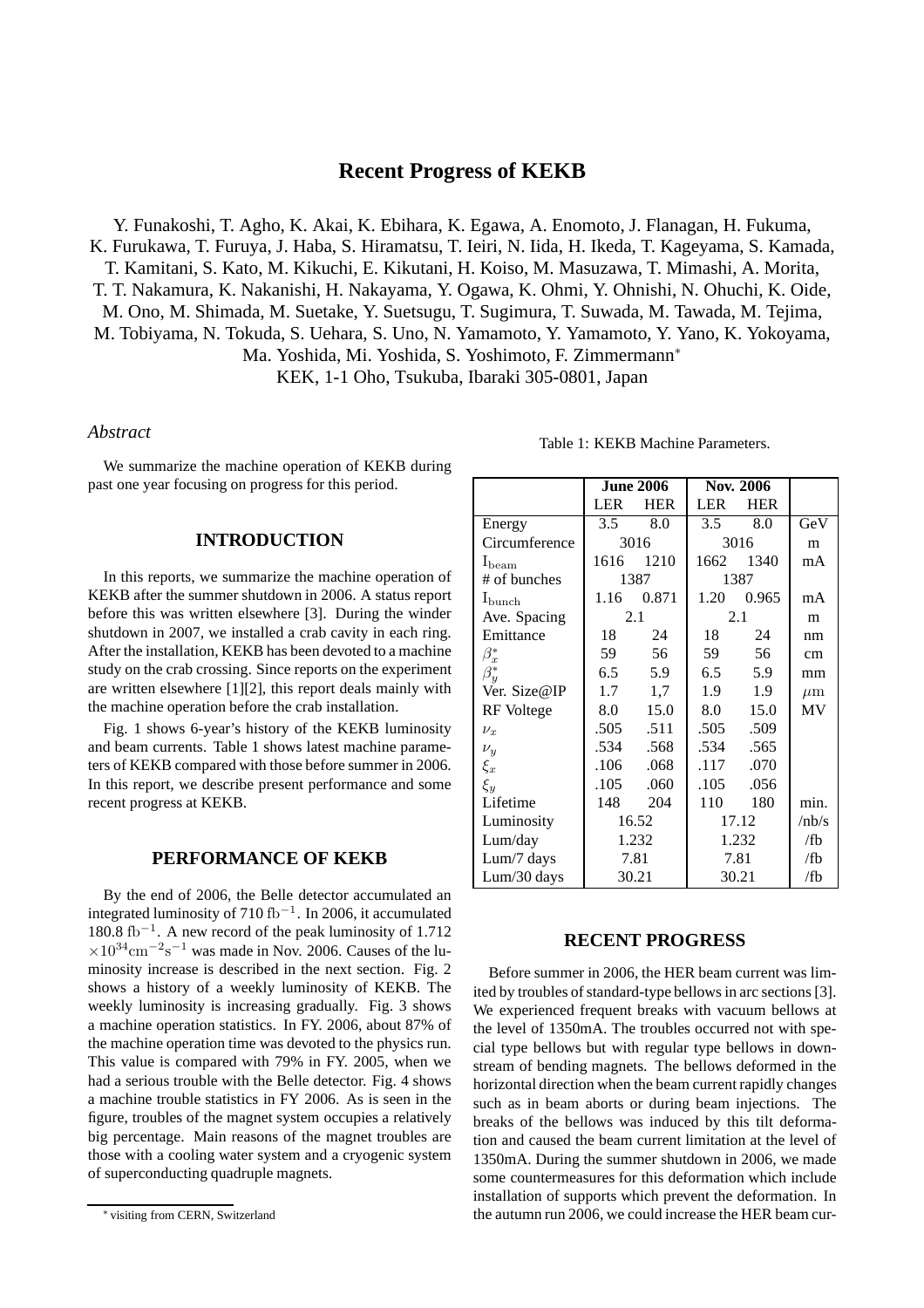



Figure 2: History of weekly luminosity.

rent up to 1400mA. This increase in the beam current was one of the causes of the increase of the peak luminosity.

Another point of the luminosity improvement was the change of the tune. As shown in Table 1, the horizontal tune of HER was slightly lowed in Nov. 2006 compared with before summer. Although this change was very small, its effect was remarkable for the luminosity. This change brought about 5% increase in the luminosity which is consistent with the prediction of beam-beam simulations. Fine tuning of the sextupole magnets enabled the change of the horizontal tune.

In KEKB, one of the most serious obstacles to a higher luminosity is the synchro-betatron resonance of  $(2v_x+v_s =$ integer). With the  $\nu_s$  of about -0.0225, the resonance condition is met at about  $\nu_x = 0.51$ . A higher luminosity is brought with the  $\nu_x$  below this resonance. We have tried to



Figure 3: Machine operation statistics of KEKB in FY. 2006 (Apr. 2006 Dec. 2006).

operate the machine well below this resonance line. However, we gave up this trial due to intolerably short beam lifetime. With the strong resonance line, the beam lifetime is very short even well below the resonance line in the twobeam condition, maybe because some particles go across the resonance line due to the beam-beam tune shift.

In the course of KEKB operation, it turned out that the synchro-betatron resonance of  $(2\nu_x + \nu_s)$  = integer) or  $(2\nu_{x} + 2\nu_{s} =$  integer) affects the KEKB performance seriously. Nature of the resonance lines was studied in details during the machine study on the crab crossing this year. We